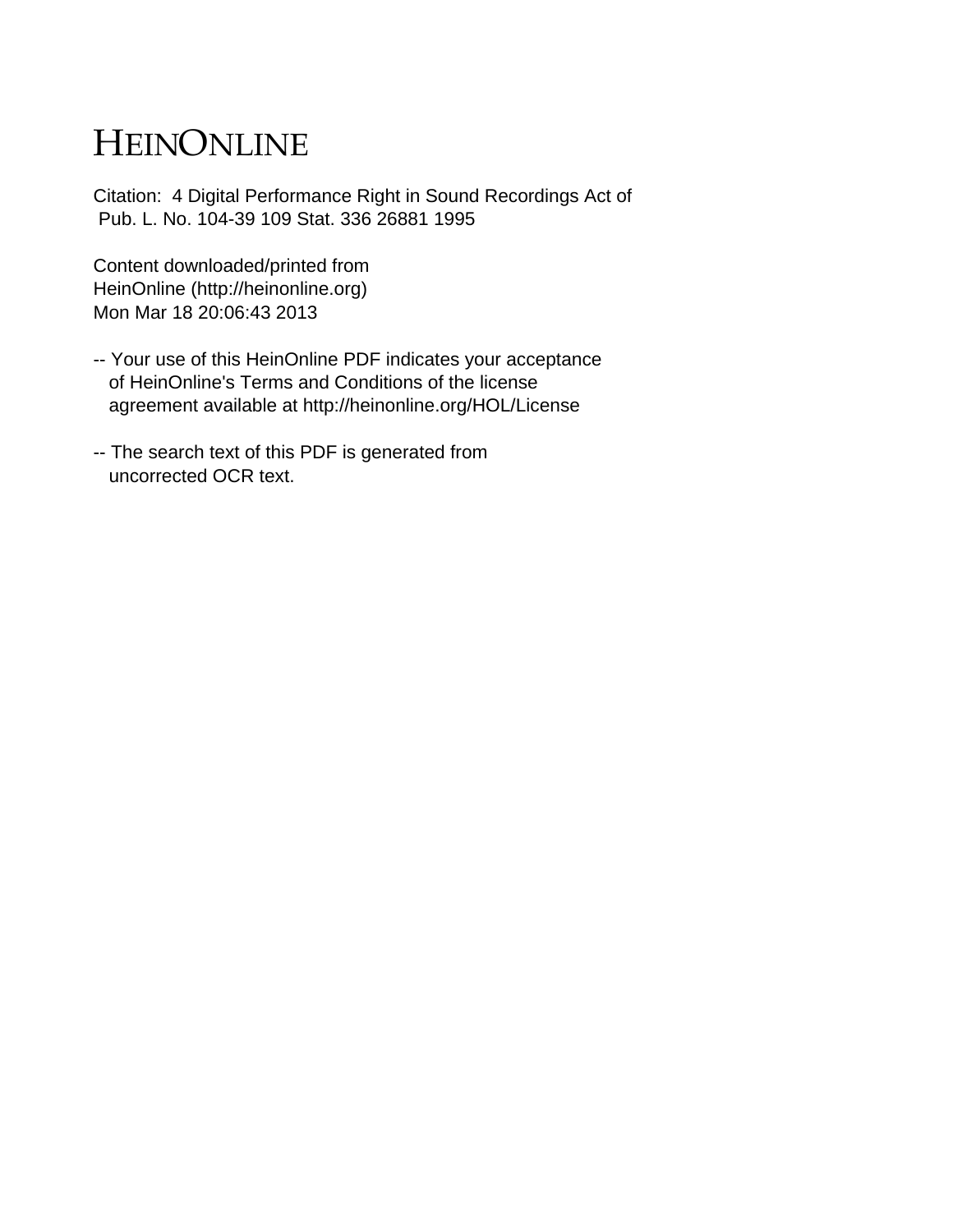otherwise be awarded.  $\phi$  the court considers just. **a**

"(5) INNOCENT VIOLATONS.—The court in its discretion may reduce or remit altogether the total award of damages in any case in which the violator species the burden of proving, and the count finds, that the violator was not aware and had no reason to be-<br>lieve that its acts constituted a violation.

#### § 1204. Criminal Offenses and Penalties

"Any person who vigilates section 1202 with intent to defraud sh **11** be fined not more than  $$500,000$  or imprissimed for not more than 5 years, or both."

SEC. 5. CONFORMING AMENDMENTS.

(a) TABLE OF SECTIONS.—The table of sections for chapter 1 of sitle 17, United States Code, is amended by inserting after the item relating to section **108** he following:

## "108A. Limitations on exclusive rights: Repart of the Visually Impaired."

(b) TABLE OF CHAPTERS.—The table of chapters for title 17, united States Code, is amended by adding at the end the following: "12. COPYRIGHT PROTECTION

### AND MANAGEMENT SYS-

T EM S **.......................** ............... .1201". **SEC. 6.** EFFECTIVE **DATE.**

This Act, and the **extendments** made by this Act, shall take effect on the date of the enactment of this Act.

Mr. LEAHY. Mr. President, I join today in the introduction of the "NII Copyright Protection Act." This bill reflects the effort of the Working Group on Intellectual Property Rights, chaired by Assistant Secretary of Commerce and Commissioner of Patents and Trademarks Bruce A. Lehman. The Working Group included key Federal agencies in consultation with the private sector, public interest groups and State and local governments. Its examination of the intellectual property implications of the National Information Infrastructure forms a critical component of the Information Infrastructure Task Force, created in early 1993 by President Clinton and Vice President Gore.

This legislative proposal confronts fundamental questions about the role of copyright in the next century. On July 7, 1995, the Working Group released its preliminary draft report. Following additional hearings, public comment and consultation, the Administration released its long-awaited "White Paper," or final report, on copyright protection in the digital, electronic information age on September **5,** 1995. This 238-page report, "Intellectual Property and the National Information Infrastructure," culminates in legislative recommendations that are incorporated in this bill. This bill takes important steps toward answering questions about the structure of copyright protection for decades to come.

Increasing the accessibility to computer networks is of vital importance to our Nation's continued economic health and growth. Computers have already been integrated into virtually

99-059 O-97 'ol. **141** (Pt. **19)** <sup>14</sup>

everything we do from getting cash at bank ATMs, paying for our groceries at the local market, and sending e-mail messages to friends, to making a simple telephone call that is directed by the telephone companies' computers.

Our dependence on computers only grows. Businesses both large and small depend on computers to communicate, manage and improve their delivery of goods and services. In fact, small businesses can use computers successfully to keep up with their bigger competitors.

We have to make sure that all of us feel as comfortable with using computers as we did, in my youth, using a typewriter. We have to make sure that we appreciate all the advantages that networked communities, such as the Internet, have to offer. Computer networks will increasingly become the means of transmitting copyrighted works in the years ahead. This presents great opportunities but also poses significant risks to authors and our copyright industries.

I believe that we can legislate in ways that promote the use of the Internet, both by content providers and users. We must and will update our copyright laws to protect the intellectual property rights of creative works available online. The future growth of computer networks like the Internet and of digital, electronic communications requires it. Otherwise, owners of intellectual property will be unwilling to put their material online. If there is no content worth reading online, the growth of this medium will be stifled, and public accessibility will be retarded.

The Report of the Working Group on Intellectual Property Rights put it this way:

Thus, the full potential of the NIl will not be realized if the education, information and entertainment products protected by intellectual property laws are not protected effectively when disseminated via the NIl. Creators and other owners of intellectual property will not be willing to put their interests at risk if appropriate systems-both in the U.S. and internationally-are not in place to permit them to set and enforce the terms and conditions under which their works are made available in the NII environment. Likewise, the public will not use the services available on the **NII** and generate the market necessary for its success unless a wide variety of works are available under equitable and reasonable terms and conditions, and the integrity of those works is assured. All the computers, telephones, fax machines, scan-<br>ners, cameras, keyboards, televisions, mon-<br>itors, printers, switches, routers, wires, ca-<br>bles, networks, and satellites in the world will not create a successful NII, if there is no content. What will drive the NII is the content moving through it.

The emergence of the computer networks forming the backbone of the National Information Infrastructure in this country and the Global Information Infrastructure worldwide hold enormous promise. They also present an enormous challenge to those of us in government and in the private sector to make sure it is accessible and affordable to all.

I support a balanced approach to digital communications and have already proposed a series of other bills to foster the continued growth of electronic communications while encouraging creativity. Together with this NII Copyright Protection Act, they will go a long way toward creating an environment for growth of digital networks.

When we consider information providers we cannot leave out the Federal Government. Government databases hold vast amounts of information that is not restricted by copyright and is legally required by the Freedom of Information Act to be available to the public, who paid for its collection. Earlier this year I introduced, along with Senators Hank BROWN and John KERRY, the "Electronic Freedom of Information Improvement Act of 1995," S.1090, to require federal agencies to make more information available in electronic form and online so that it can be readily accessible to students and scholars doing research, companies who need the data for business purposes or simply curious members of the public.

Government ought to be using technology to make itself more accountable and government information more accessible to the public. Individual federal agencies are already contributing to the development of the much heralded National Information Infrastructure by using technology to make Government information more easily accessible to our citizens. For example, Internet Multicasting Service [IMS] now posts massive government data archives, including the Securities and Exchange Commission EDGAR database and the U.S. Patent and Trademark Office database on the Internet free of charge. Similarly, FedWorld, a bulletin board available on the Internet, provides a gateway to more than 60 Federal agencies.

The Electronic Freedom of Information Improvement Act would contribute to that information flow by increasing online access to Government information, including agency regulations, opinions, and policy statements, and FOIA-released records that are the subject of repeated requests. This bill passed the Senate in the last Congress and I hope to see it through both Houses of this Congress.

Our increasing reliance on networked computers for business and socializing also makes us more vulnerable to hackers and computer criminals. Anyone who has had to deal with the aftermath of a computer virus knows what havoc can be. Having previously been active in legislation to prevent computer crime and abuse, I have this year introduced the National Information Infrastructure Protection Act, S.982,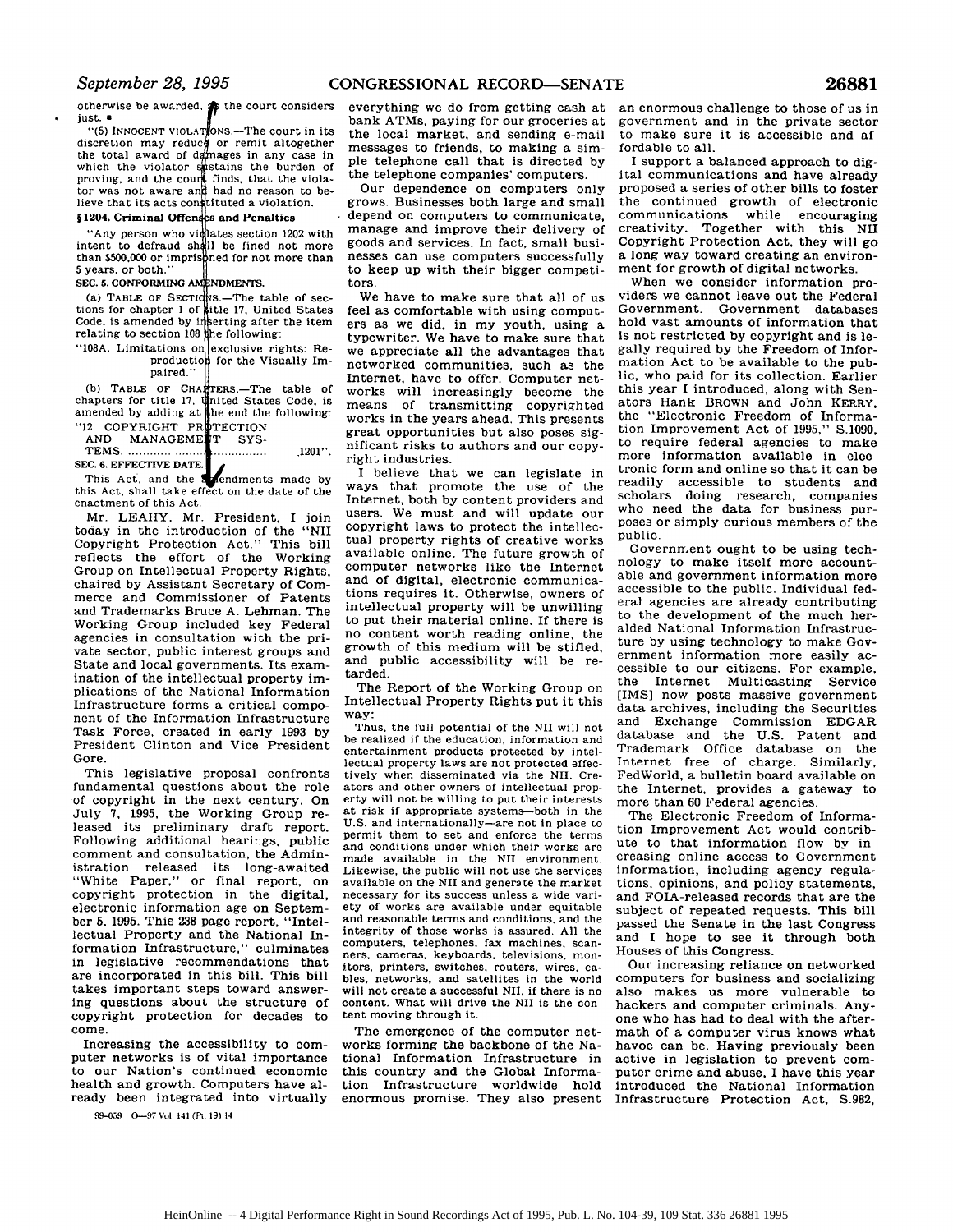with Senators **KYL** and GRASSLEY to increase protection for both government and private computers, and the information on those computers, from the growing threat of computer crime. This bill would increase protection against computer thieves, hackers and blackmailers and protecting computer systems used in interstate and foreign commerce and communications from destructive activity. It also serves to increase personal privacy, a matter on which I feel most strongly.

Finally, I note my recent introduction with Senator FEINGOLD of the Criminal Copyright Improvement Act of 1995, S.1122. This bill is designed to close a significant loophole in our copyright law and encourage the continued growth of the NII by insuring better protection of the creative works available online.

Under current law, a defendant's willful copyright infringement must be for purposes of commercial advantage or private financial gain to be the subject of criminal prosecution. As exemplified by the recent case of United States v. LaMacchia, this presents an enormous loophole in criminal liability for willful infringers who can use digital technology to make exact copies of copyrighted software or other digitally encoded works, and then use computer networks for quick, inexpensive and mass distribution of pirated, infringing works.

The Report of the Working Group recognizes that the LaMacchia case demonstrates that the current law is insufficient to prevent flagrant copyright violations in the NII context and generally supports the amendments to the copyright law and the criminal law (which sets out sanctions for crimi nal copyright violations) set forth in **S.** 1122, introduced in the 104th Congress by Senators LEAHY and FEINGOLD following consultations with the Justice Department. This increasingly important problem must be solved and the Criminal Copyright Improvement Act, **S.** 1122, is a necessary component of the legal changes we need to adapt to the emerging digital environment.

Today I join in sponsoring a bill that will help update our copyright law to the emerging electronic and digital age by revising basic copyright law definitions to take electronic transmissions into account. Further it endorses the use of copyright protection systems so that we may take fullest advantage of the technological developments that can be used to protect copyright and provide incentives for creativity. The bill provides graduated civil and criminal remedies for the circumvention of copyright protection systems through the use of false copyright management information.

Finally, it suggests certain limited exemptions for libraries and the visually impaired. In this bill and others we need carefully to construct the

proper balance that will respect copyright, encourage and reward creativity and serve the needs of public access to works.

I believe that technological developments, such as the development of the Internet and remote computer information databases, are leading to important advancements in accessibility and affordability of information and entertainment services. We see opportunities to break through barriers previously facing those living in rural settings and those with physical disabilities. Democratic values can be served by making more information and services available.

The public interest requires the consideration and balancing of such interests. In the area of creative rights that balance has rested on encouraging creativity by ensuring rights that reward it while encouraging its public performance, distribution and display.

The Constitution speaks in terms of promoting the progress of science and useful arts, by securing for limited times to authors and inventors the exclusive right to their respective writings and discoveries. Technological developments and the emergence of the Global Information Infrastructure hold enormous promise and opportunity for creators, artists, copyright industries and the public. There are methods of distribution emerging that dramatically affect the role of copyright and the accessibility of art, literature, music, film and information to all Americans.

I was pleased to work with Chairman HATCH, Senator THURMOND, Senator FEINSTEIN, Senator THOMPSON and others earlier this year to craft a bill creating a performance right in sound recordings, a matter that had been a source of contention for more than 20 years. That bill, The Digital Performance Rights in Sound Recordings Act of 1995, S. 227, deals with digital transmissions, has already passed the Senate and should soon be the law of the land.

Senator HATCH and I have also previously joined to cosponsor the Anticounterfeiting Consumer Protection Act of 1995, **S.** 1136, to add law enforcement tools against counterfeit goods and to protect the important intellectual property rights associated with trademarks. I anticipate prompt hearings on that important measure and its enactment this Congress.

I look forward to working with Chairman HATCH, the Chairman of the Judiciary, and others to adapt our copyright laws to the needs of the NII and the global information society, as well. The amendment of our copyright laws is an important and essential effort, one that merits our time and attention. I hope and trust that we will soon begin hearings on this important measure so that we may be sure to un-

derstand its likely impact both domestically and internationally. We must carefully balance the authors' interest in protection along with the public's interest in the accessibility of information.

Ours is a time of unprecedented challenge to copyright protection. Copyright has been the engine that has traditionally converted the energy **of** artistic creativity into publicly available arts and entertainment. Historically, Government's role has been to encourage creativity and innovation by protecting copyrights that create incentives for the dissemination to the public of new works and forms of expression. That is the tradition that I intend to continue in this bill, the NII Copyright Protection Act of 1995.

## ADDITION <sup>4</sup> **7SPONSORS** 44

At the request of Mr. MACK, his name At the request of<br>was added as a co,<br>to amend title 4 to amend title 4<br>Code to limit Sta pension income. nsion income.<br>At the request of Mr. REID, the **f**onsor of S. 44, a bill<br>f the United States the United States<br>texation of certain

names of the Senator from Alaska [Mr. mames of the Sell<br>Mungowegil, the MURKOWSKIJ, the<br>IMr. CRAIGL and t [Mr. BENNETT] were added as cosponsors of **S.** 44, supra of Mr. REID, the<br>or from Alaska [Mr. en from Alaska [Mr.<br>enator from Idaho nator from Idaho<br>Senator.from.Utah e Senator Irom Utah<br>e added as cospon-

112

<sup>5</sup> <sup>112</sup><br>At the request of Mr. DASCHLE, the At the request<br>name of the Sena name of the Senator from South Caro-<br>lina LMr. HOLLINGSH was added as a cosponsor of **S**. 112,  $\left| \frac{1}{2} \right|$  bill to amend the sponsor of S. 112,<br>Internal Revenue<br>spect to the tr spect to the tr<br>amounts received amounts received<br>telephone compan r Mr. DASCHLE, the<br>- from South Caro lina [Mr. HOLLING\$]] was added as a coode of 1986 with reode of 1986 with re-<br>straint of contain tment of certain<br>he a cooperative

s. 34<br>At the request of Mr. SIMON, the At the request of Mr. SIMON, the<br>name of the Senator from Washington name of the senator from washing to me.<br>[Mr. GORTON] was added as a cosponsor of **S.** 704, a bill tc of S. 704, a bill to establish the<br>bling Impact Study Commission of Mr. SIMON, the<br>Communister bling Impact Study Commission.<br> $\frac{1}{\sqrt{7}}$ 

704

At the request f Mr. PRYOR, the At the request of Mr. FRIOR, the<br>mame of the Senator from Utah [Mr. hame of the senator from b can then<br>HATCH] was added as a cosponsor of S.  $771$ , a bill to provide that certain Federation of  $\sim$  $\lceil \frac{1}{12} \rceil$ , a bill to provide that certain rode<br>eral property shall be made available eral property shall be made available<br>to States for State use before being to States ior Sta<br>mede available to made available t<br>for other purposes of Mr. PRYOR, une<br>... from Utah [Mr for other purposes.<br>  $\begin{vmatrix} 5 \\ 960 \end{vmatrix}$ 

<sup>S[960</sup><br>At the request of Mr. SANTORUM, the At the request of Mr. SANTORUM, the<br>name of the Senator from North Caroname of the Senator from Not the Care<br>lina [Mr. FAIRCLOTH] was added as a cosponsor of S. 960, a bill to amend title<br>sponsor of S. 960, a bill to amend title **18, 800.**<br>18, United State 18, United States Code, to exemple<br>qualified current and former law enqualified current<br>forcement officers forcement officers<br>hibiting the cal hibiting the ca<br>bandgung and for of Mr. SANTORUM, <sup>the</sup> om State laws proing of con.<br>here were handguns, and for **other purposes**.

 $S^{\prime}$ At the request of Mr. HEFLIN, the name of the Senator from Alabama

[Mr. SHELBY] was added as a cosponsor